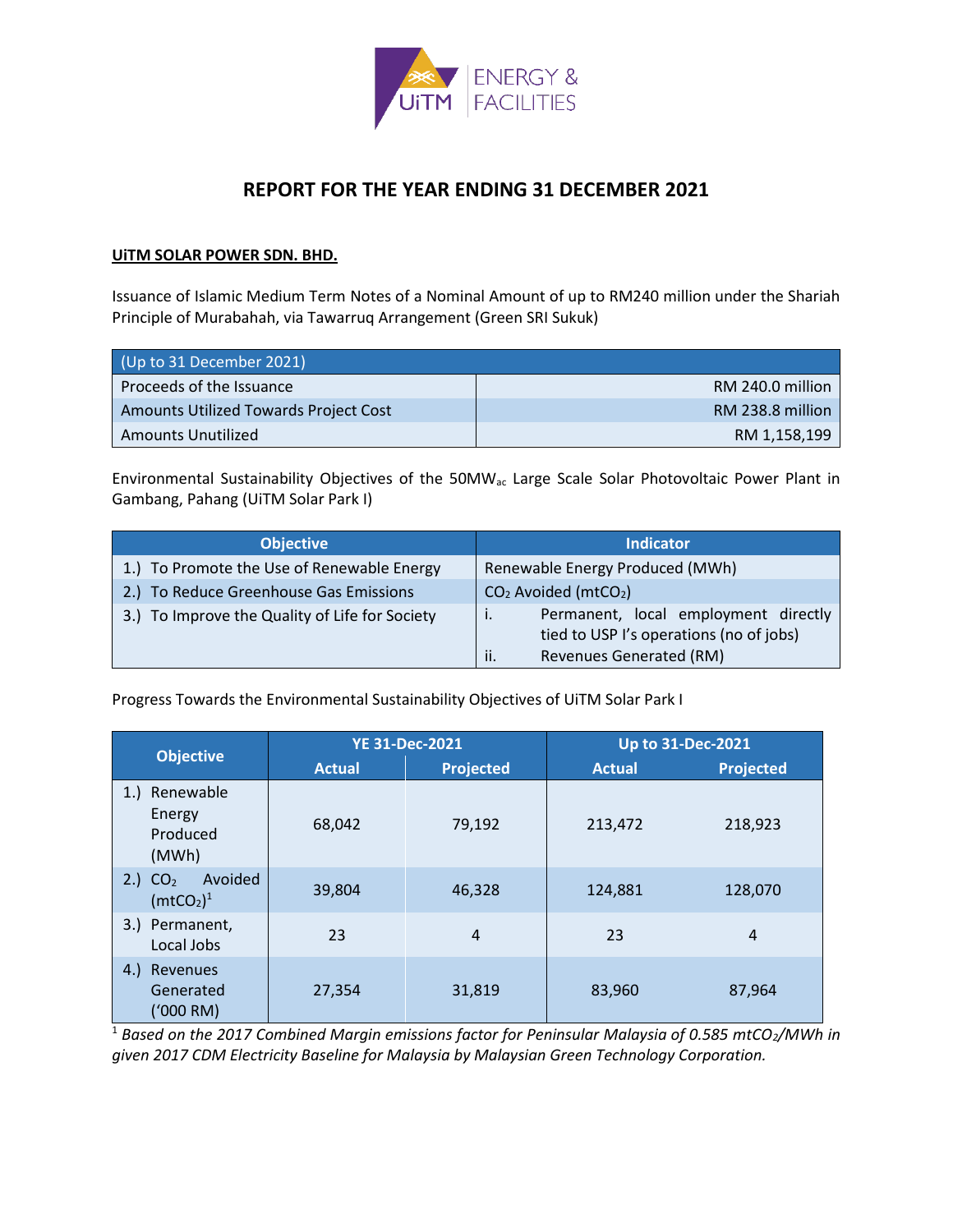

### **Notes**

Actual production in the year ended 31-Dec-2021 was below projection due to malfunction of the Plant's power transformer beginning 4-Nov-2021. Rectification of problem is expected in early-May 2022. No renewable energy is supplied to the TNB grid during this period.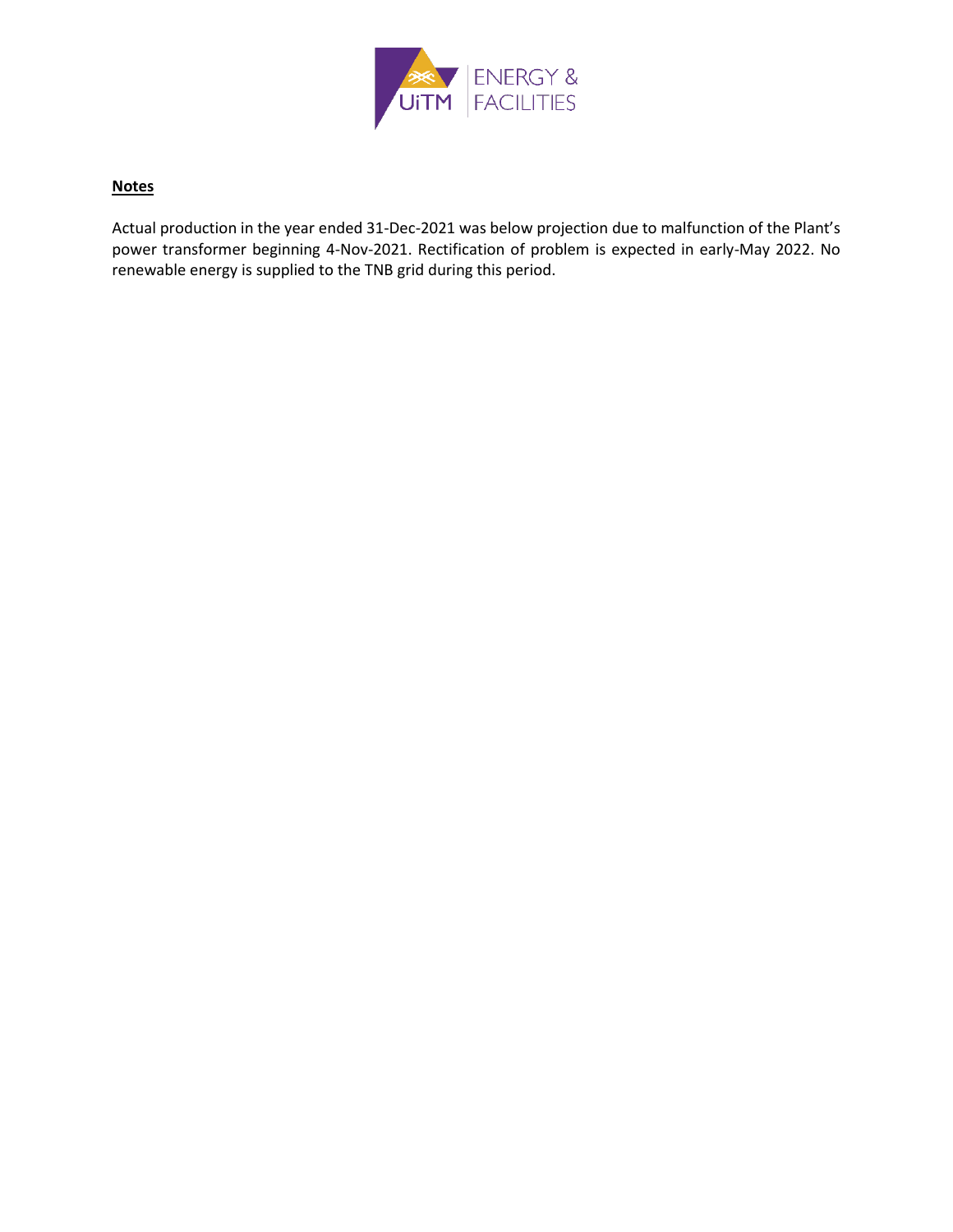

#### **UiTM SOLAR POWER DUA SDN. BHD.**

Issuance of Islamic Medium Term Notes of a Nominal Amount of up to RM100 million under the Shariah Principle of Murabahah, via Tawarruq Arrangement (Green SRI Sukuk)

| (Up to 31 December 2020)              |                  |
|---------------------------------------|------------------|
| Proceeds of the Issuance              | RM 100.0 million |
| Amounts Utilized Towards Project Cost | RM 93.4 million  |
| Amounts Unutilized                    | RM 6.6 million   |

Environmental Sustainability Objectives of the 25MWac Large Scale Solar Photovoltaic Power Plant in Pasir Gudang, Johor (UiTM Solar Park II)

| <b>Objective</b>                               | <b>Indicator</b>                                                                                                                  |
|------------------------------------------------|-----------------------------------------------------------------------------------------------------------------------------------|
| 1.) To Promote the Use of Renewable Energy     | Renewable Energy Produced (MWh)                                                                                                   |
| 2.) To Reduce Greenhouse Gas Emissions         | $CO2$ Avoided (mtCO <sub>2</sub> )                                                                                                |
| 3.) To Improve the Quality of Life for Society | iii.<br>Permanent, local employment directly<br>tied to USP II's operations (no of jobs)<br><b>Revenues Generated (RM)</b><br>iv. |

Progress Towards the Environmental Sustainability Objectives of UiTM Solar Park II

|                                                                        | <b>YE 31-Dec-2020</b> |           | <b>Up to 31-Dec-2020</b> |           |
|------------------------------------------------------------------------|-----------------------|-----------|--------------------------|-----------|
| <b>Objective</b>                                                       | <b>Actual</b>         | Projected | <b>Actual</b>            | Projected |
| Renewable<br>1.<br>Energy<br>Produced<br>(MWh)                         | 39,210                | 40,559    | 43,969                   | 44,223    |
| Avoided<br>CO <sub>2</sub><br>2.1<br>(mtCO <sub>2</sub> ) <sup>1</sup> | 22,938                | 23,727    | 25,722                   | 25,870    |
| 3.) Permanent,<br>Local Jobs                                           | 21                    | 8         | 21                       | 8         |
| Revenues<br>(4.)<br>Generated<br>('000 RM)                             | 14,898                | 15,364    | 16,199                   | 16,667    |

<sup>1</sup> Based on the 2017 Combined Margin emissions factor for Peninsular Malaysia of 0.585 mtCO<sub>2</sub>/MWh *given in 2017 CDM Electricity Baseline for Malaysia by Malaysian Green Technology Corporation.*